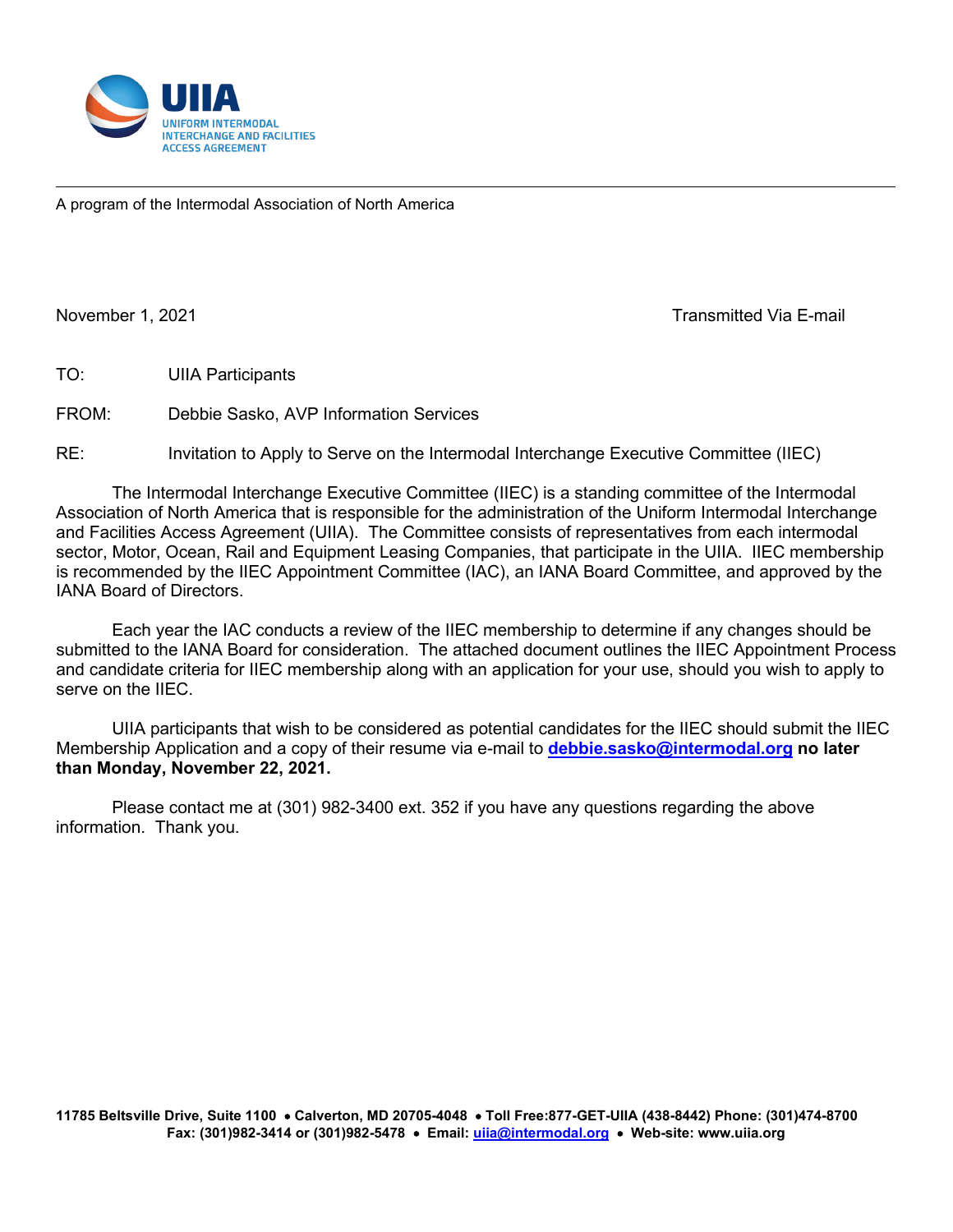

# **IIEC APPOINTMENT PROCESS**

#### **DEFINITION**

The Intermodal Interchange Executive Committee (IIEC) is the industry group that oversees the administration of the Uniform Intermodal Interchange and Facilities Access Agreement (UIIA). The representatives, including alternates, for the IIEC are recommended by the IIEC Appointment Committee and approved by the IANA Board of Directors.

#### **FREQUENCY**

Committee membership is reviewed on an annual basis.

#### **CANDIDATE QUALIFICATIONS**

- Employer must be an active UIIA participant representing the Motor, Ocean, Rail or Equipment Leasing Company sectors.
- Three to five years' operating experience involving such matters as gate interchanges, the yard procedures associated with vessels and trains, loading and unloading operations, the operations of marine and rail container yards, the receiving and delivery of containers, and/or with road equipment.
- Ability to attend three face-to-face meetings a year.
- Decision maker on equipment interchange issues on behalf of their company.
- Company must be a member of a respective modal association.
- Recognized expert/leader within their modal segment.
- A willingness to comply with the Code of Conduct

## **CODE OF CONDUCT**

Members of the Intermodal Interchange Executive Committee ("IIEC") shall at all times abide by and conform to the following code of conduct in their capacity as Committee members:

- 1. Each member of the Committee will respect all provisions of the Uniform Intermodal Interchange and Facilities Access Agreement ("UIIA") and will ensure that the member's company is a participant to the UIIA in good standing at all times.
- 2. Each member of the Committee shall treat all Committee proceedings as privileged and confidential. This includes treating as confidential all documents and correspondence, written or electronic, relating to the administration of the UIIA and any specific discussions of the Committee in the course of administering the UIIA.
- 3. Upon termination of service, a retiring Committee member is bound by continuing obligations of confidentiality with respect to information acquired as a consequence of the member's tenure on the Committee.
- 4. Each member of the Committee shall disclose to the Committee any conflict of interest of which the member is aware.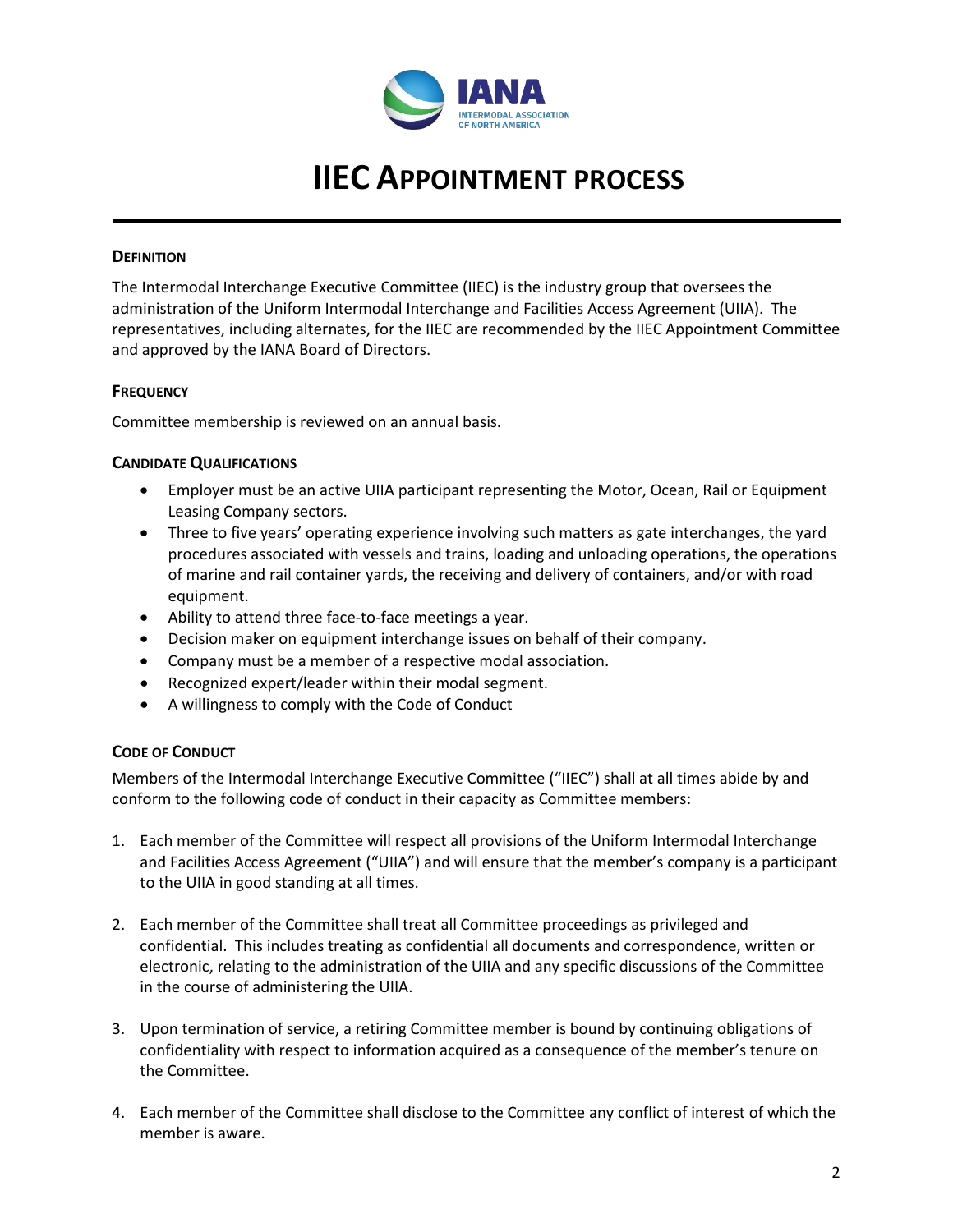- 5. No member of the Committee should vote on a question of direct personal or pecuniary interest not common to other UIIA participants.
- 6. Each member shall approach issues discussed by the Committee with an open mind and willingness to develop industry solutions that are in the best interest of all intermodal stakeholders.

### **NOMINATION/SELECTION PROCESS**

- 1. On or around January 1 of each year, the Chairman of the IANA Board shall appoint four (4) sitting Board members to the IIEC Appointment Committee (IAC), consisting exclusively of Directors who are employed by participants to the UIIA and to the extent practicable based on board consist, also consisting of one representative from each of the Rail, Marine, Motor Carrier and Equipment Leasing Company sectors. The Chairman shall also designate a Chair for the committee.
- 2. Any Board member that is currently serving on the IIEC or seeks IIEC membership as a primary or alternate representative cannot be appointed to serve on the IIEC Appointment Committee (IAC).
- 3. The IAC will utilize the "Candidate Qualifications" shown above to identify qualified individuals to serve on the Intermodal Interchange Executive Committee.
- 4. The IAC will conduct an annual review of the IIEC membership during the fourth quarter of each calendar year to determine if any recommendations for changes to the IIEC membership for the following year should be submitted to the IANA Board for consideration
- 5. The Board will review any recommendations submitted by the IAC during their first quarter BOD meeting, or during a special board conference call specifically for this purpose. The Board will vote to approve any changes to the IIEC membership in accordance with the Association Bylaws, which requires a two-thirds (2/3rds) vote (Article IV. Committees, Subsection 2.7).
- 6. IIEC members and/or alternates will assume their seats on the Committee during the first quarter of each year, following the Board's appointment.

#### **Solicitation for IIEC Membership by UIIA Participants**

- 1. A notification will be sent to UIIA participants each year to solicit IIEC membership candidates. UIIA participants that are interested in serving as a member or alternate of the IIEC will need to complete the IIEC Appointment Form and include a copy of their resume. The information should be forwarded to Debbie Sasko, AVP Information Services, via e-mail a[t debbie.sasko@intermodal.org.](mailto:debbie.sasko@intermodal.org) Such requests will be forwarded to the IAC for review and consideration.
- 2. The IAC will review and eliminate any candidate that does not meet the minimum "Candidate Criteria" (above).
- 3. Candidates that meet the criteria for IIEC membership will be placed on a list to be used by the IAC for recommendations to the Board when changes to the IIEC Committee are made and/or required.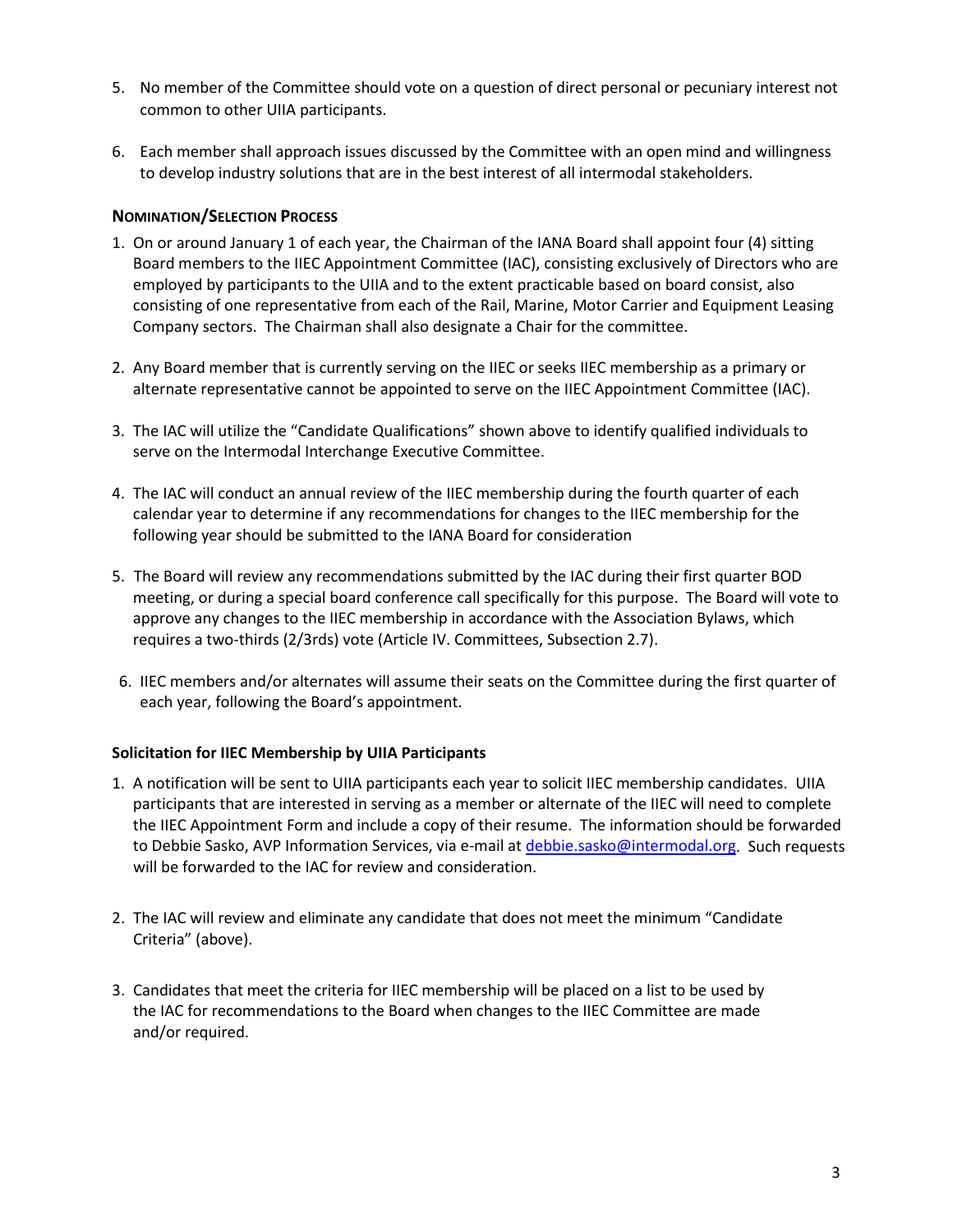

**Intermodal Association of North America 11785 Beltsville Drive, Suite 1100 Calverton, MD 20705**

# **IIEC Membership Application**

# **Instructions for Submitting Application to Serve on the IIEC**

To enable the IIEC Appointment Committee (IAC) to properly consider your interest in serving as an IIEC member, your submission must include as much detailed and supporting information as possible. The Committee will evaluate each application received and if the information provided is deemed insufficient, may request additional information from the candidate.

Qualifications listed should include, but not be limited to, the Candidate Criteria shown under the IIEC Appointment Process. In addition, please include any contributions and/or innovations you have made to the intermodal freight industry, career highlights, professional and work experience, industry affiliations or recognitions, and other relevant background information.

For questions about this process, please contact Debbie Sasko, assistant vice president, Information Services, at debbie.sasko@intermodal.org or 301-982-3400, ext. 352.

 **Please check here to acknowledge your agreement to comply with the Code of Conduct referenced in the Candidate Qualifications**

| <b>CANDIDATE</b>                   |            |
|------------------------------------|------------|
| First Name:                        | Last Name: |
| Candidate's Company/ Organization: |            |
| Phone:                             | Email:     |
|                                    |            |

#### **QUALIFICATIONS (Refer to Candidate Criteria in IIEC Appointment Process)**

#### **Please respond to the questions below and also provide a copy of your resume when returning this IIEC Membership Application.**

 $\triangleright$  Is your company a UIIA participant? YES NO

 $\triangleright$  Please describe your intermodal operating experience as it relates to the industry and the Candidate Criteria?